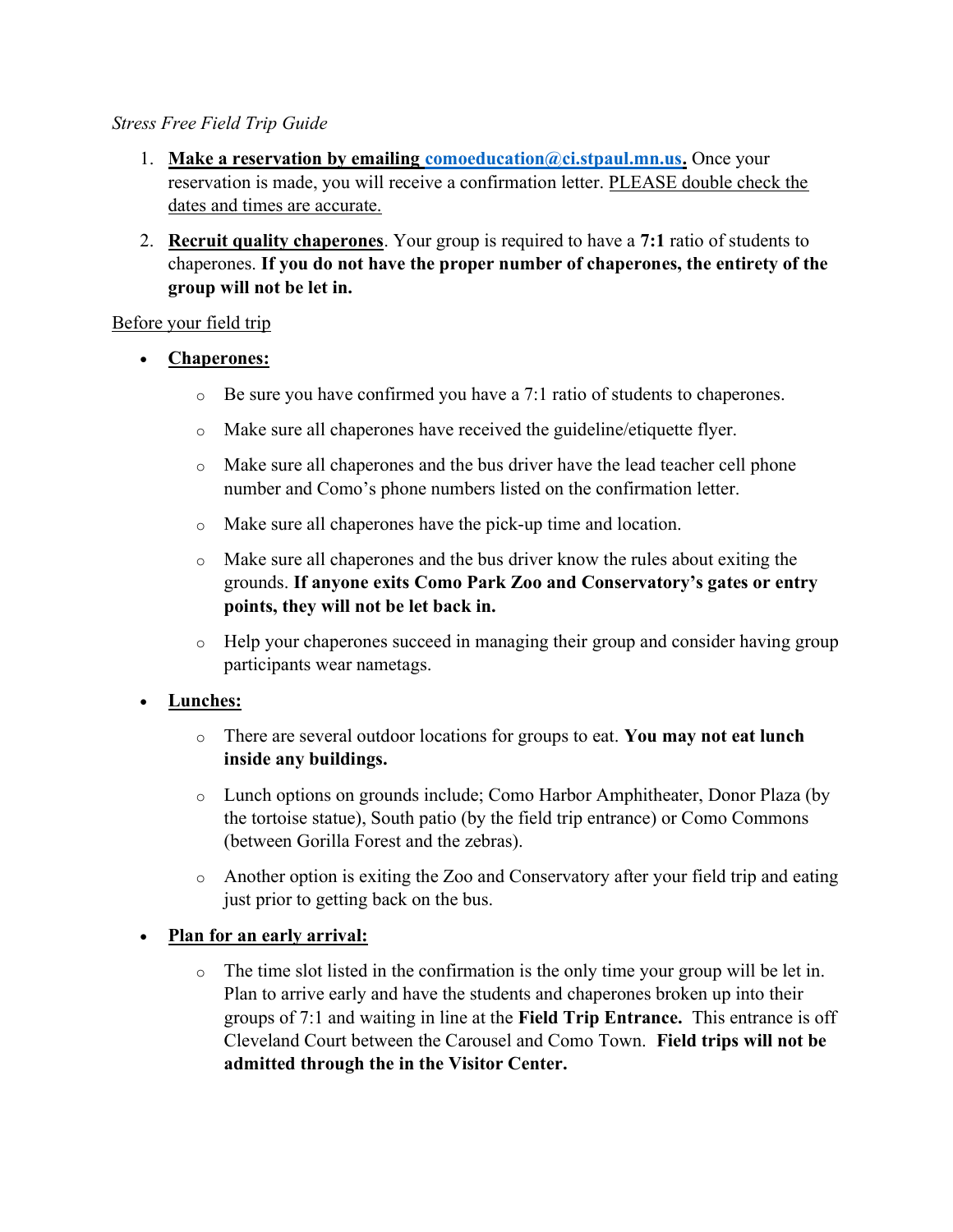- o Confirm the bus driver knows the new drop off locations and parking rules and regulations.
- o Bus parking is street parking only. No buses are allowed in lots.

# Plan your day accordingly:

- o The SPIRE Sparky Show is back and is scheduled daily at 11:30 and 2:30.
- o Garden Safari Gifts and the Zobota Café are open daily in the Visitor Center.
- o There are many gardens within the Marjorie McNeely Conservatory and the surrounding areas. Familiarize yourself so you can plan in case the bus arrives early or the group needs a meeting spot for your chaperones and their 7 students to congregate before meeting the bus. Additional congregation or picnic spaces are across the street from Como Town at the West Picnic area.
- $\circ$  Again, once a group has left the Zoo & Conservatory grounds, they will not be allowed back in.

### Day of Arrival

- Arrive early!
	- o The drop off location is at the roundabout in front of the Visitor Center.
	- o Have your group walk towards the Carousel and then turn towards Como Town.
	- o The entrance gate is located at the end of the white tent.
	- o Follow the entry signs for group check-in.
	- $\circ$  Please line your group up in their groups of 7 students & 1 chaperone.
	- $\circ$  Once it is time for entry, the entirety of your group will be counted for reservation purposes and to double check the student to chaperone ratio of 7:1.
	- o Once the numbers are confirmed, the entire group will be let in.
	- $\circ$  If the bus driver is one of your chaperones, that person's group can wait inside the gate until the driver returns.
	- $\circ$  If the driver is not a chaperone but wants to visit, they will need to come to the Field Trip entrance after parking the bus and let us know the name of the group they are with for entry.

### Be courteous to other visitors, the plants and the animals!

o Please stay on the paths and no running. Take pictures of plants but leave them here for others to enjoy.